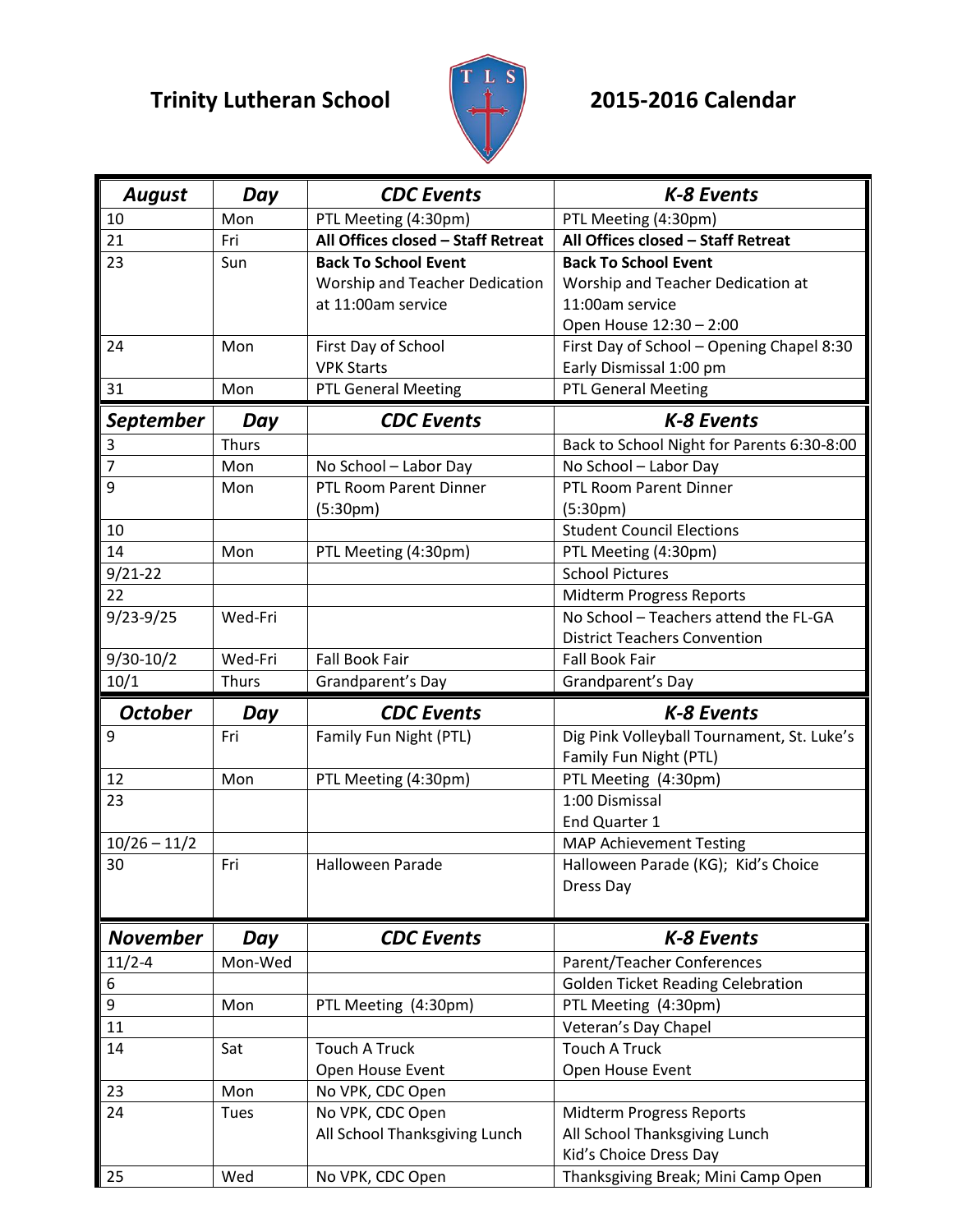| $26 - 27$       | Thurs-Fri            | Campus Closed - Thanksgiving<br><b>Break</b>     | Campus Closed - Thanksgiving Break                                      |
|-----------------|----------------------|--------------------------------------------------|-------------------------------------------------------------------------|
| <b>December</b> | Day                  | <b>CDC</b> Events                                | <b>K-8 Events</b>                                                       |
| 4               |                      |                                                  | Lake Eola Tree Lighting Ceremony "The<br>Gift"                          |
| 14              | Mon                  | PTL Meeting (4:30pm)                             | PTL Meeting (4:30pm)                                                    |
| 18              |                      |                                                  | Half Day (Noon Dismissal), Christmas<br><b>Chapel and Class Parties</b> |
| $12/21-1/1$     | Thurs/Fri<br>Mon-Fri | No VPK, CDC Open 12/21-12/23<br>Closed 12/24-1/1 | Christmas Break (12/22-1/2);<br>Mini-Camp Open 12/22, 12/23, 1/2)       |
| January         | Day                  | <b>CDC</b> Events                                | <b>K-8 Events</b>                                                       |
| 1               | Fri                  | Christmas Break (12/23-1/1)                      | <b>Christmas Break</b>                                                  |
| 4               | Mon                  | <b>VPK Students Return to School</b>             | K-8 Students Return to School                                           |
| 11              | Mon                  | PTL Meeting (4:30pm)                             | PTL Meeting (4:30pm)                                                    |
| 14              | Thurs                |                                                  | End Quarter 2 and Semester I                                            |
| 15              |                      |                                                  | No School - Teacher Workday                                             |
|                 |                      |                                                  | Mini-Camp Available                                                     |
| 18              | Mon                  | No School - MLK Day                              | No School - MLK Day                                                     |
| 24-31           | Sun-Sun              |                                                  | National Lutheran Schools Week                                          |
| 27              |                      |                                                  | Kindergarten Round-Up 6:30                                              |
| 29              | Fri                  | PTL Family Fun Night - TBD                       | PTL Family Fun Night -TBD                                               |
| <b>February</b> | Day                  | <b>CDC</b> Events                                | <b>K-8 Events</b>                                                       |
| 8               | Mon                  | PTL Meeting (4:30pm)                             | PTL Meeting (4:30pm)                                                    |
| 15              | Mon                  | President's Day- No VPK,                         | No K-8 School - President's Day                                         |
|                 |                      | CDC Open                                         | (Mini-Camp Open)                                                        |
| 16-26           |                      |                                                  | <b>MAP Achievement Testing</b>                                          |
| 19              |                      |                                                  | Midterm Progress Reports                                                |
| 26              |                      |                                                  | <b>Golden Ticket Reading Celebration</b>                                |
| <b>March</b>    | Day                  | <b>CDC</b> Events                                | K-8 Events                                                              |
| $3 - 4$         | Thurs-Fri            | <b>Book Fair Open</b>                            | <b>Book Fair Open</b>                                                   |
| 4               | Fri                  | Read-In                                          | Read-In                                                                 |
| 14              | Mon                  | PTL Meeting (4:30pm)                             | PTL Meeting (4:30pm)                                                    |
|                 |                      | Tom Marshall Photography                         | Tom Marshall Photography                                                |
| 15<br>18        | Fri                  | Tom Marshall Photography                         | Tom Marshall Photography                                                |
|                 |                      | No VPK, CDC Open<br><b>Spring Break Begins</b>   | Field Day<br>End of Quarter 3                                           |
| $21 - 24$       | Mon-Thurs            | Spring Break (No VPK, CDC<br>Open)               | No School                                                               |
| 25-28           | Fri / Mon            | CDC Closed (Good Friday)                         | Spring Break (Camp Available-not included                               |
|                 |                      | <b>CDC Closed (Easter Monday)</b>                | in monthly charge)                                                      |
| April           | Day                  | <b>CDC</b> Events                                | <b>K-8 Events</b>                                                       |
| 11              |                      | PTL Meeting (4:30pm)                             | PTL Meeting (4:30pm)                                                    |
| 29              |                      |                                                  | Midterm Progress Reports                                                |
| 30              |                      | <b>Silent Auction Event</b>                      | <b>Silent Auction Event</b>                                             |
| May             | Day                  | <b>CDC</b> Events                                | <b>K-8 Events</b>                                                       |
| $2 - 6$         | Mon-Fri              | <b>Staff Appreciation Week</b>                   | <b>Staff Appreciation Week</b>                                          |
| 9               | Mon                  | PTL Meeting (4:30pm)                             | PTL Meeting (4:30pm)                                                    |
| 5               | <b>Thurs</b>         | National Day of Prayer                           | National Day of Prayer                                                  |